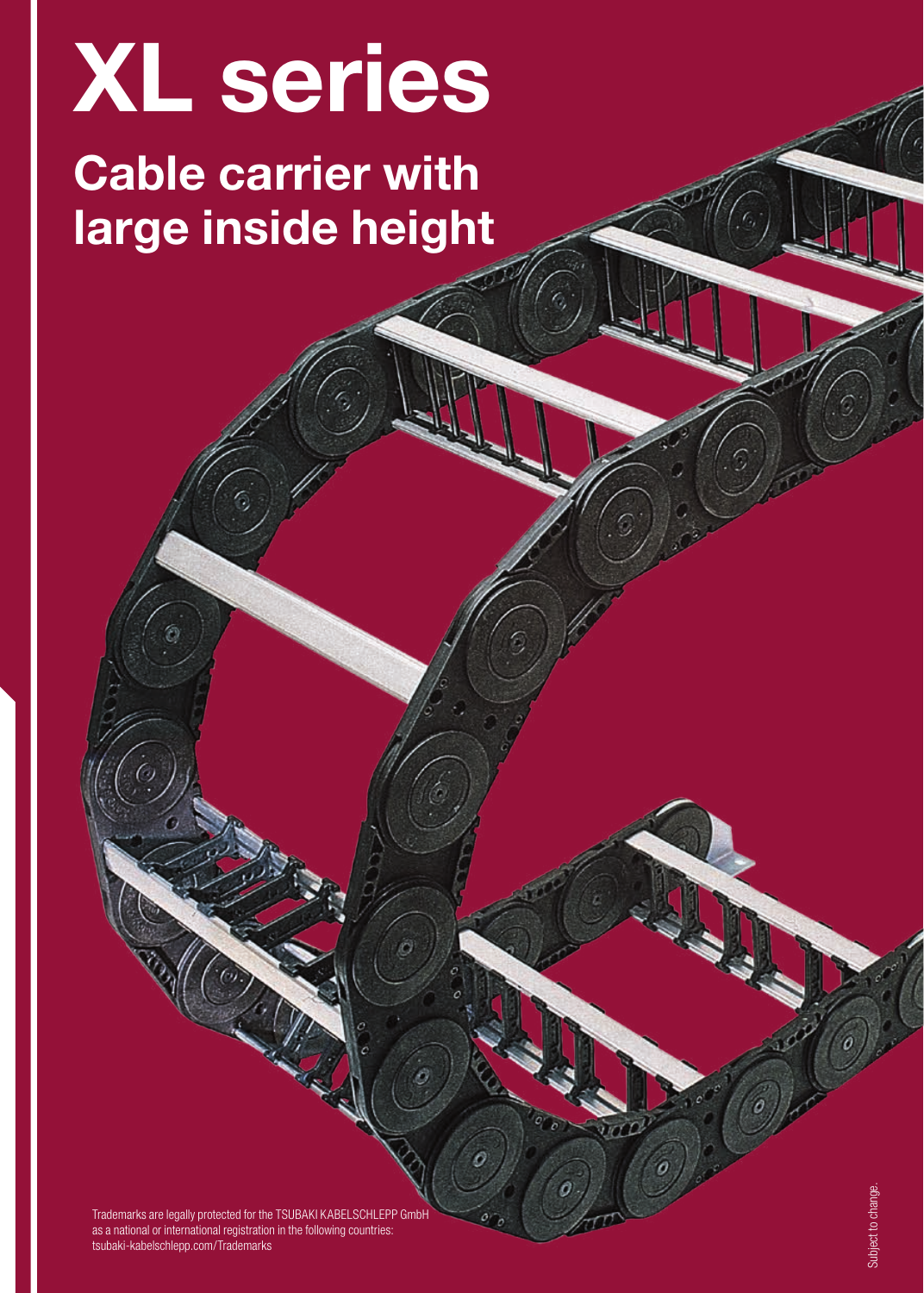## XL series | Overview



- Sizes/dimensions
- Low intrinsic weight
- Optimum force transmission via the large-surface stroke system (2 disc principle)
- Plastic side bands in combination with aluminum stays
- Versions with aluminum stays available in 1 mm width sections up to 1000 mm inner width
- Can be opened on both sides
- Large selection of stay systems and separating options for cables
- Optionally with strain relief











Replaceable glide shoes for long service life for gliding applications



Sturdy end connectors made of steel (different connection variants)



Many separation options for the cables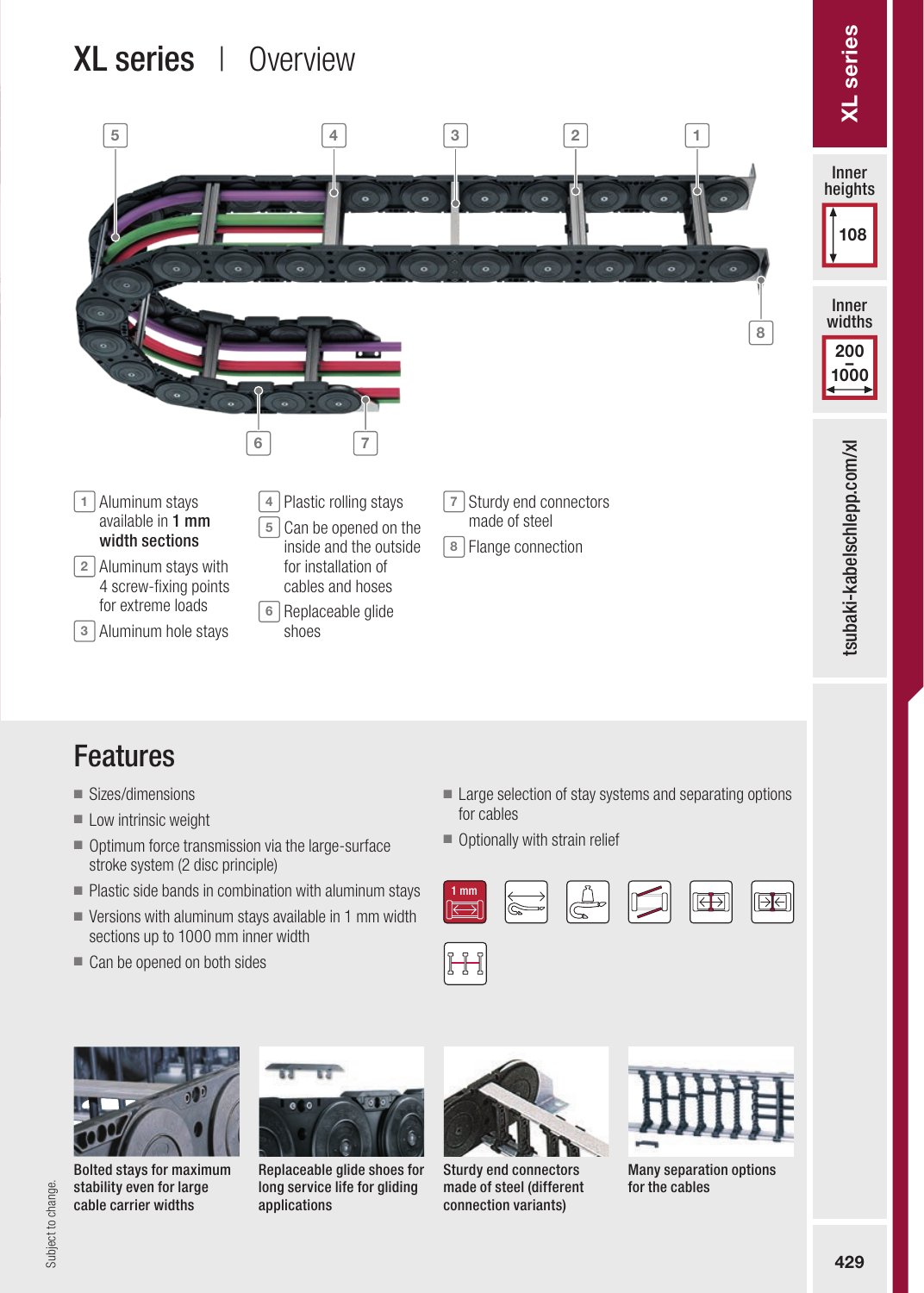## XL series | Overview

**XL** series

Key for abbreviations on page 16

Key for abbreviations

| $\omega$<br>Гyр | varian<br>Opening | variar<br>Stay | $n_i$<br>[mm] | $n_{G}$<br>[mm]<br>$\Box$ $\Box$ $\uparrow$ | $B_i$<br>[mm]<br>$\boxed{\ominus}$                              | $B_{k}$<br>[mm] | $B_i$<br>grid<br>[mm]<br>$X$ mm | [mm]<br>$\overleftrightarrow{\text{C}}$ | <b>KR</b><br>[mm]<br>义                   | Addi-<br>tional<br>load<br>$\leq$ [kg/m] | Cable-<br>$a_{\text{max}}$<br>[mm]<br>$\boxed{\textcircled{2}}$ |  |
|-----------------|-------------------|----------------|---------------|---------------------------------------------|-----------------------------------------------------------------|-----------------|---------------------------------|-----------------------------------------|------------------------------------------|------------------------------------------|-----------------------------------------------------------------|--|
| <b>XLC 1650</b> |                   |                |               |                                             |                                                                 |                 |                                 |                                         |                                          |                                          |                                                                 |  |
|                 | ञ्जि              | <b>RM</b>      |               |                                             | 108 140 200 - 1000 $B_i + 68$<br>LG 110 140 200-1000 $B_i + 68$ |                 |                                 | 165                                     | $165 \div 250 - 550 \div$<br>$250 - 550$ | 65<br>65                                 | 86<br>88                                                        |  |
|                 |                   |                |               |                                             | RMR 108 140 200-1000 $B_i + 68$                                 |                 |                                 | 165                                     | $250 - 550$                              | 65                                       | 84                                                              |  |

\* Further information on request.

Design guidelines<br>from page 64 Design guidelines from page 64

technik@kabelschlepp.de technik@kabelschlepp.de Technical support: Technical support:

**43 Alline-**engineer.de rechines lecning support:<br>المقدم المقدم المقدمة المقدمة المقدمة المقدمة المقدمة المقدمة المقدمة المقدمة المقدمة المقدمة المقدمة المقدمة<br>المقدمة المقدمة المقدمة المقدمة المقدمة المقدمة المقدمة المقد Og online-engineer.de



#### XLT series

Also available as covered versions with covers system. More information can be found in chapter "XLT series" from page 610.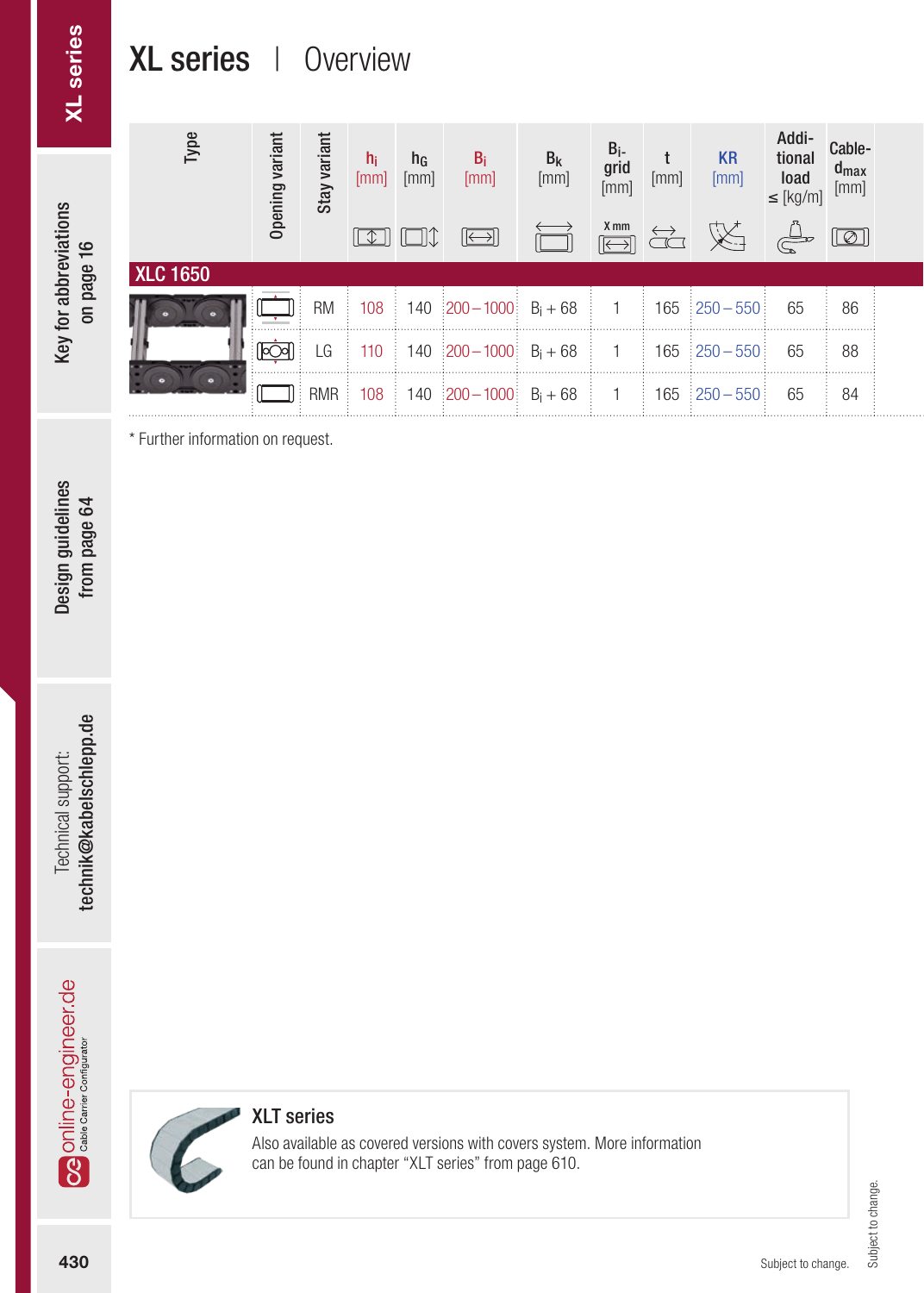## XL series | Overview

|                                                                                                                                        |                                       |                                                                                                                                                  | XL series   Overview                                                                                          |                                                        |                                                                                          |                                                    |                                                      |                                                                                                                                                                                                                                                                                                                                                                        |                 |                                     |                                                      |                                     |                                          | <b>XL</b> series                                                            |
|----------------------------------------------------------------------------------------------------------------------------------------|---------------------------------------|--------------------------------------------------------------------------------------------------------------------------------------------------|---------------------------------------------------------------------------------------------------------------|--------------------------------------------------------|------------------------------------------------------------------------------------------|----------------------------------------------------|------------------------------------------------------|------------------------------------------------------------------------------------------------------------------------------------------------------------------------------------------------------------------------------------------------------------------------------------------------------------------------------------------------------------------------|-----------------|-------------------------------------|------------------------------------------------------|-------------------------------------|------------------------------------------|-----------------------------------------------------------------------------|
| <b>Unsupported arrangement</b><br><b>Travel</b><br>$\begin{array}{ll} \mathsf{length} \\ \leq [m] \end{array}$<br>$\overrightarrow{c}$ | (C)                                   | $\begin{array}{ll}\n\textbf{V}_{\text{max}} & \textbf{a}_{\text{max}} \\ \leq [m/s] & \leq [m/s^2]\n\end{array}$<br>$\overbrace{\mathbb{G}}^{3}$ | <b>Travel</b><br>$\begin{array}{ll} \mathsf{length} \\ \leq [m] \end{array}$<br>$\overrightarrow{\mathbf{G}}$ | Gliding arrangement<br>$v_{max}$<br>$\leq$ [m/s]<br>(a | $a_{max}$<br>$\leq$ [m/s <sup>2</sup> ]<br>$\overbrace{\mathbb{G}}^{\mathsf{cond00000}}$ | TS <sub>0</sub><br>$\mathbb{H}$                    | Inner distribution<br>TS1<br>$\mathbb{H}$            | TS <sub>2</sub><br>$\begin{picture}(20,20) \put(0,0){\line(1,0){10}} \put(15,0){\line(1,0){10}} \put(15,0){\line(1,0){10}} \put(15,0){\line(1,0){10}} \put(15,0){\line(1,0){10}} \put(15,0){\line(1,0){10}} \put(15,0){\line(1,0){10}} \put(15,0){\line(1,0){10}} \put(15,0){\line(1,0){10}} \put(15,0){\line(1,0){10}} \put(15,0){\line(1,0){10}} \put(15,0){\line(1$ | TS3<br>咀        | vertical hanging<br>or standing     | <b>Installation variants</b><br>lying on the<br>side | rotating<br>arrangement             | Page                                     | Inner<br>heights<br>108                                                     |
| 11.75<br>11.75<br>11.75                                                                                                                | $\overline{4}$<br>$\overline{4}$<br>4 | 25<br>25<br>$25\,$                                                                                                                               | 350<br>350<br>350                                                                                             | $\mathbf{2}$<br>$\mathbf{2}$<br>$\overline{c}$         | $2 - 3$<br>$2 - 3$<br>$2 - 3$                                                            | $\bullet$<br>$\overline{\phantom{a}}$<br>$\bullet$ | $\overline{\phantom{a}}$<br>$\overline{\phantom{a}}$ |                                                                                                                                                                                                                                                                                                                                                                        | $\bullet$<br>L. | $\bullet$<br>$\bullet$<br>$\bullet$ | $\bullet$<br>$\bullet$<br>$\bullet$                  | $\bullet$<br>$\bullet$<br>$\bullet$ | 434<br><br>$\star$<br>$\star$<br>1.1.1.1 | Inner<br>widths<br>$\begin{array}{c}\n 200 \\  \hline\n 1000\n \end{array}$ |
|                                                                                                                                        |                                       |                                                                                                                                                  |                                                                                                               |                                                        |                                                                                          |                                                    |                                                      |                                                                                                                                                                                                                                                                                                                                                                        |                 |                                     |                                                      |                                     |                                          | tsubaki-kabelschlepp.com/xl                                                 |
|                                                                                                                                        |                                       |                                                                                                                                                  |                                                                                                               |                                                        |                                                                                          |                                                    |                                                      |                                                                                                                                                                                                                                                                                                                                                                        |                 |                                     |                                                      |                                     |                                          |                                                                             |
|                                                                                                                                        |                                       |                                                                                                                                                  |                                                                                                               |                                                        |                                                                                          |                                                    |                                                      |                                                                                                                                                                                                                                                                                                                                                                        |                 |                                     |                                                      |                                     |                                          |                                                                             |
|                                                                                                                                        | Subject to change.                    |                                                                                                                                                  |                                                                                                               |                                                        |                                                                                          |                                                    |                                                      |                                                                                                                                                                                                                                                                                                                                                                        |                 |                                     |                                                      |                                     |                                          | 431                                                                         |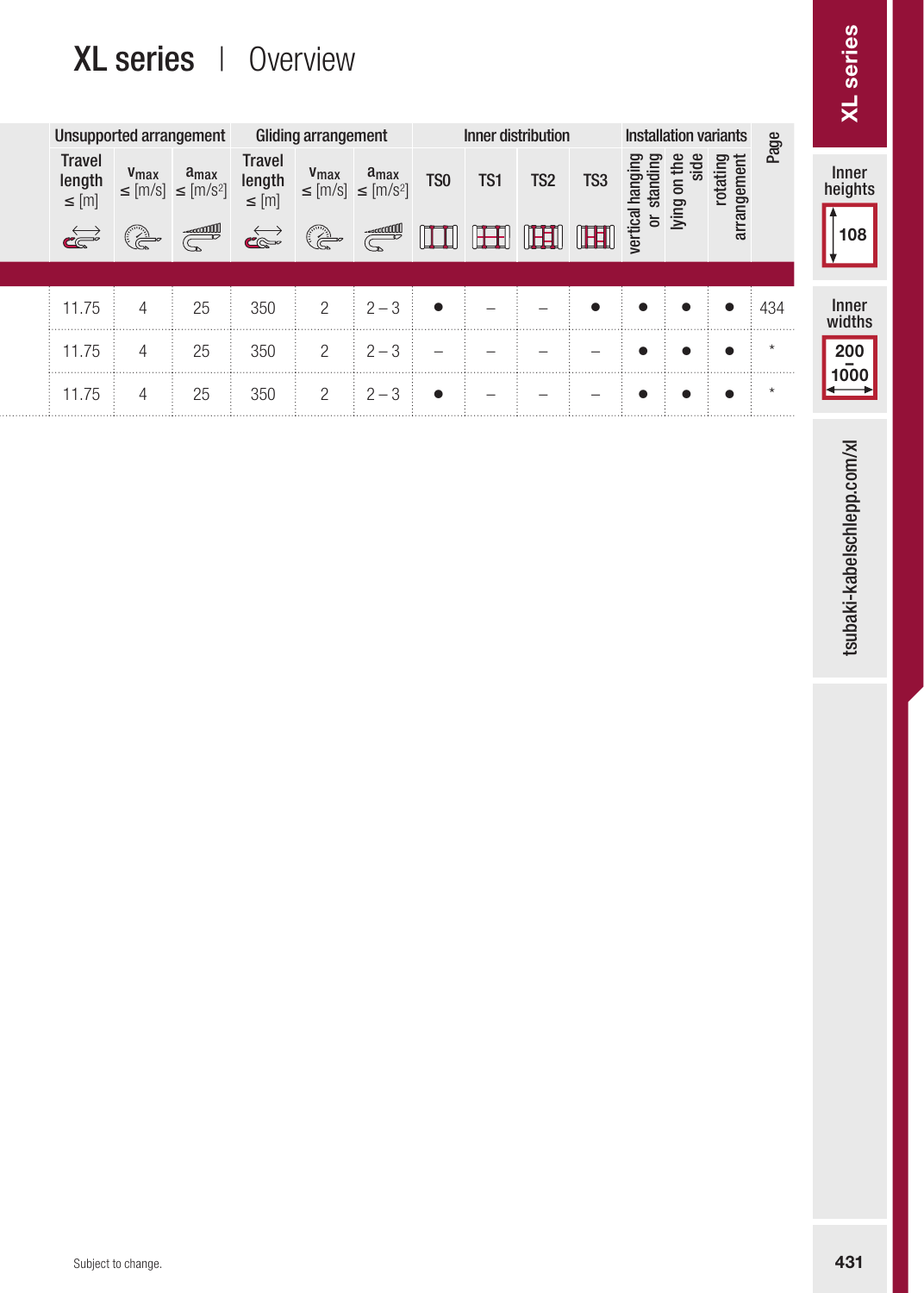## XL1650 | Stay variants | Overview

XL1650

**Key for abbreviations** on page 16

Design guidelines from page 64









Stay variants



#### Aluminum stay RM................................................. page 434

Frame stay, solid

- Aluminum profile bars for heavy loads and maximum cable carrier widths. Double threaded joints on both sides "Heavy Duty".
- Inside/outside: Threaded joints easy to release.





Aluminum stay LG Optimum cable routing in the neutral bending line.



Aluminum stay RMR Gentle cable guiding with rollers.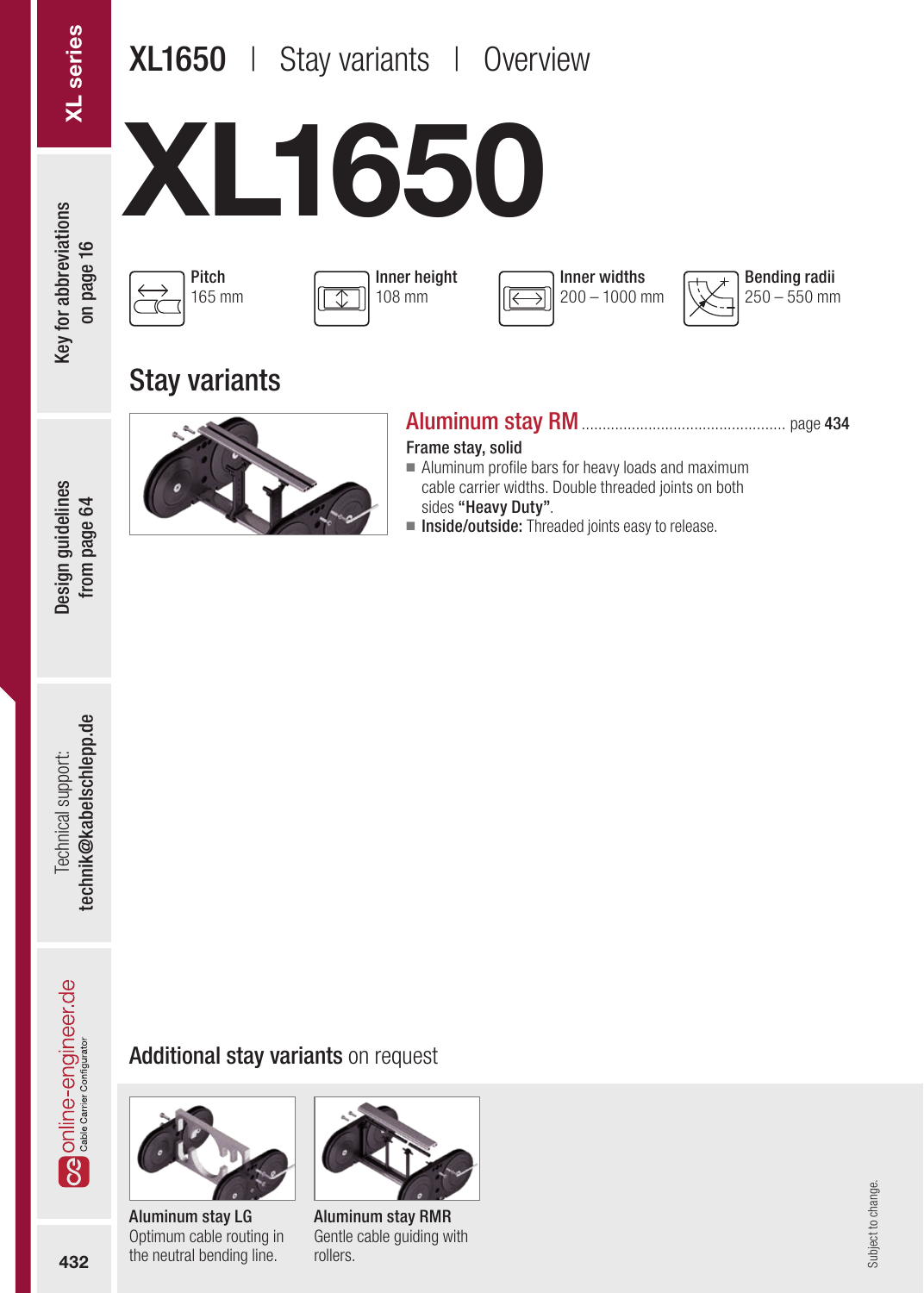## XL1650 | Installation dim. | Unsupported · Gliding

KR

H

#### Unsupported arrangement



|      |      | ,    | --   | ັັ   |  |
|------|------|------|------|------|--|
| [mm] | [mm] | [mm] | [mm] | [mm] |  |
| 250  | 640  | 740  | 950  | 403  |  |
| 300  | 740  | 840  | 1107 | 453  |  |
| 350  | 840  | 940  | 1264 | 503  |  |
| 400  | 940  | 1040 | 1421 | 553  |  |
| 450  | 1040 | 1140 | 1578 | 603  |  |
| 500  | 1140 | 1240 | 1735 | 653  |  |
| 550  | 1240 | 1340 | 1892 | 703  |  |
|      |      |      |      |      |  |

 $H<sub>-</sub>$ 

L<sub>B</sub>

 $H_{\rm B}$ 

Load diagram for unsupported length depending on the additional load.

Sagging of the cable carrier is technically permitted for extended travel lengths, depending on the specific application.

Intrinsic cable carrier weight  $q_k = 13$  kg/m. For other inner widths, the maximum additional load changes.





Inner heights widths and the series of the series of the series of the series of the series of the series of the series of the series of the series of the series of the series of the series of the series of the series of the series of t 108

**KL** series



tsubaki-kabelschlepp.com/xl 433tsubaki-kabelschlepp.com/xl

#### Gliding arrangement





Our technical support can provide help for gliding arrangements: technik@kabelschlepp.de

433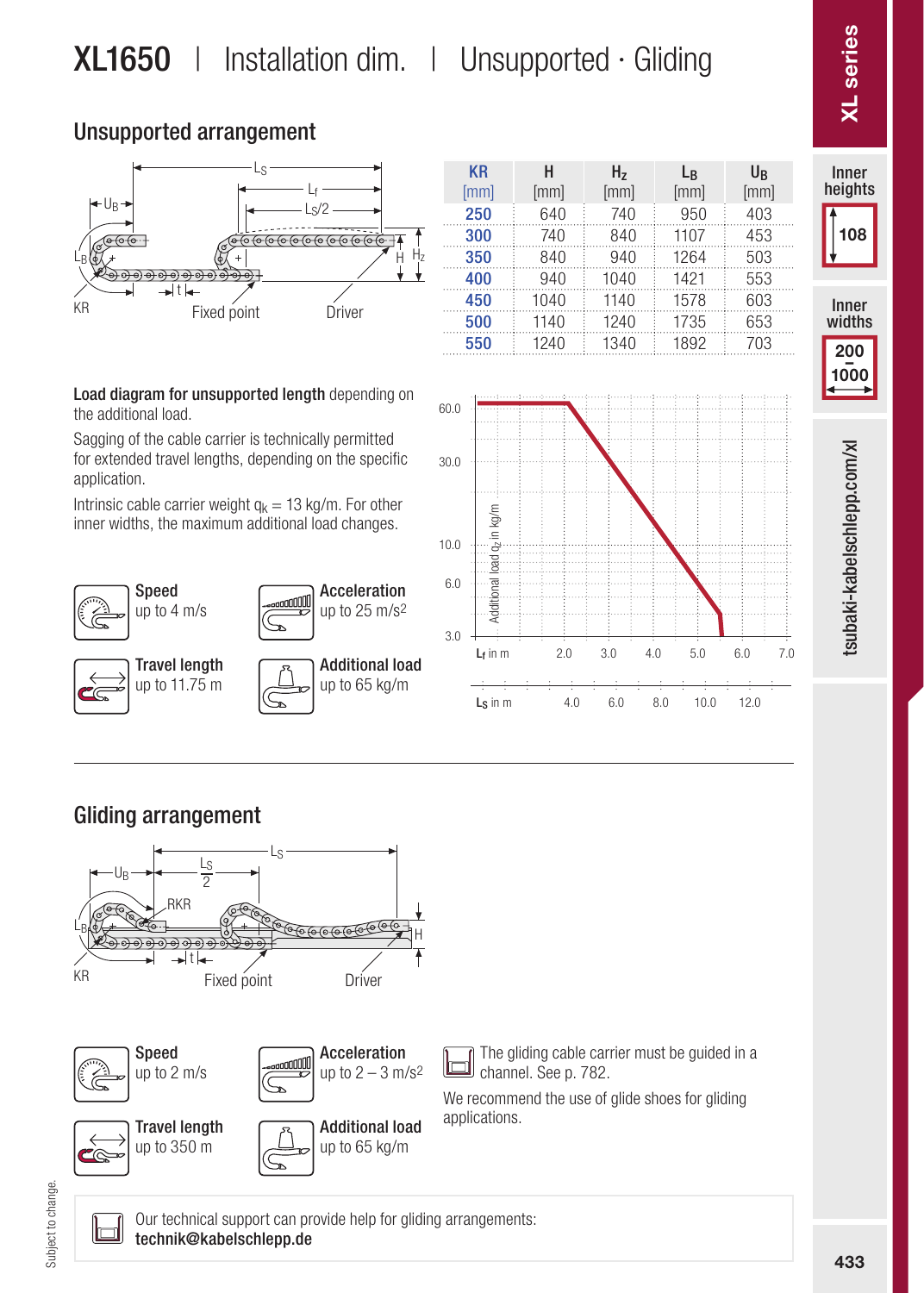Key for abbreviations

## XLC1650 RM | Dimensions · Technical data

#### technik@kabelschlepp.de XL series Design guidelines from page 64 Key for abbreviations on page 16 Aluminum stay RM – Frame stay, solid ■ Aluminum profile bars for heavy loads and maximum cable carrier widths. Double threaded on page 16 joints on both sides "Heavy Duty".  $\blacksquare$  Available customized in 1 mm grid. ■ Inside/outside: Threaded joints easy to release. **HEAVYDUTY** Stay arrangement on every Stay arrangement on each Bi 200 – 1000 mm 1 mm li, 2<sup>nd</sup> chain link, **standard** in 1 mm width sections chain link (VS: fully-staved) (HS: half-stayed) The maximum cable diamfrom page 64 eter strongly depends on the bending radius and the desired cable type. Please contact us. 108 Recommended 140 147  $-KR \rightarrow$ max. Ø 86 mm Calculating the cable carrier length Cable carrier length Lk technik@kabelschlepp.de  $L_k \approx \frac{L_S}{2} + L_B$  $B_i$  34 2 Bk Cable carrier length L<sub>k</sub> rounded to pitch t for odd Push-to-connect glide shoes number of chain links for long travel lengths ∕եո ∧ล ร1 **Ca** online-engineer.de hi h<sub>G</sub>  $h<sub>G</sub>$ Bi Bk KR qk [mm] [mm] [kg/m] [mm] [mm] [mm] [mm]\*

\* in 1 mm width sections

108 140 147 200 – 1000 Bi + 68

#### Order example



 $250 \div 300 \div 350 \div 400 \div 450 \div 500 \div 550 \div 10.5 - 15.3$ 

434

Technical support:

Technical support:

Design guidelines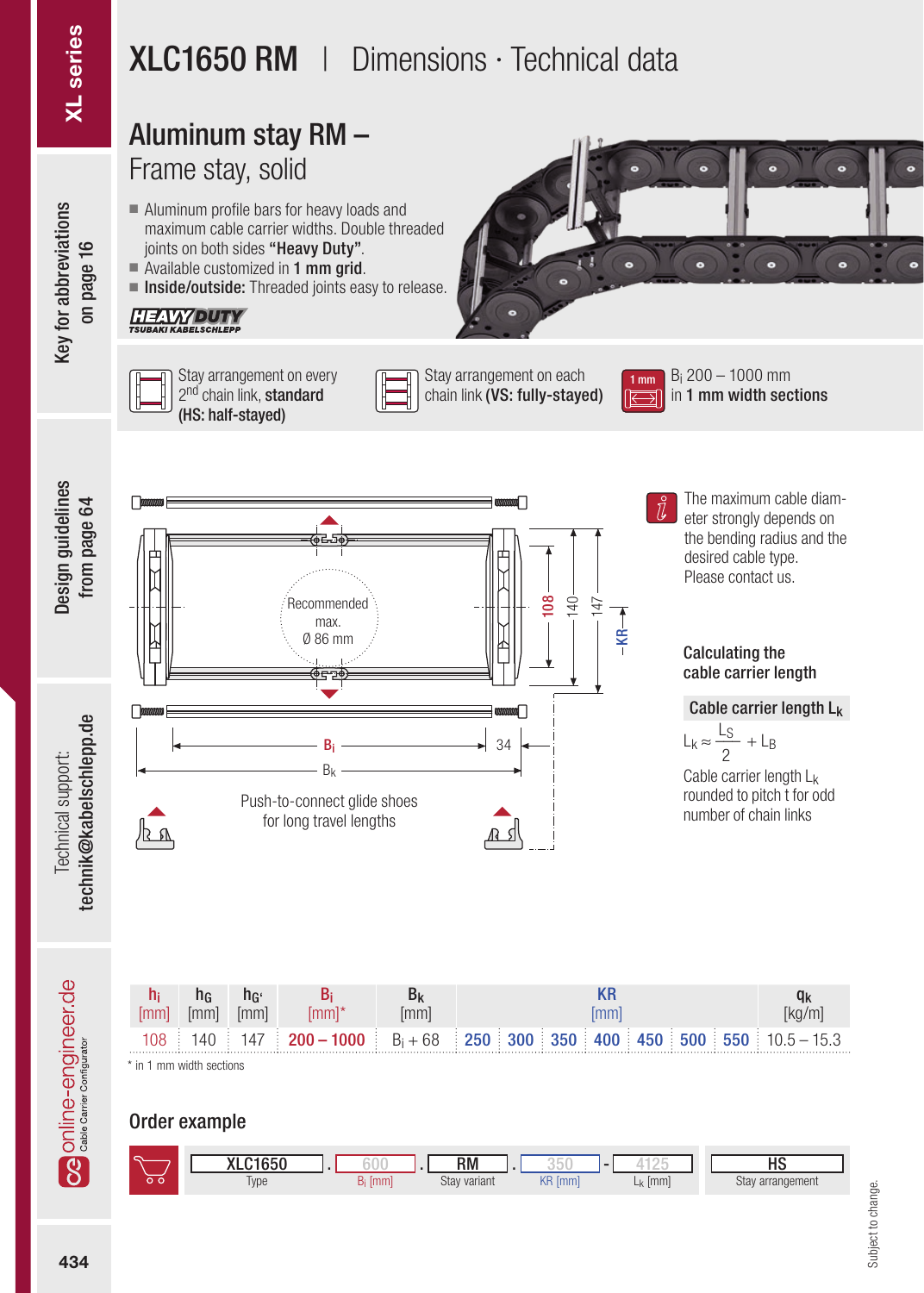#### Divider systems

The divider system is mounted on each crossbar as a standard – on every  $2<sup>nd</sup>$  chain link for stay mounting (HS). As a standard, dividers or the complete divider system (dividers with height separations) are movable in the cross section (version A).

### **Divider system TS0** without height separation

| Vers. | $aT$ min<br>[mm] | $ax$ min<br>[mm] | $ac$ min $nT$ min<br>[mm] |  |
|-------|------------------|------------------|---------------------------|--|
| A     | 6.               | 25               |                           |  |

The dividers can be moved in the cross section.





 $a_{x}$ 

a<sub>T</sub>



\* For aluminum partitions

The dividers are fixed with the partitions. The entire divider system can be moved in the cross section.



 $a_1$ 

8



Aluminum partitions in 1 mm increments with  $a_x > 42$  mm are also<br>available

|  |  | $16$ $18$ $23$ $28$ $32$ $33$ $38$ $43$ $48$ $58$ $64$ $68$ |  |  |  |  |
|--|--|-------------------------------------------------------------|--|--|--|--|
|  |  | 8   10   15   20   24   25   30   35   40   50   56   60    |  |  |  |  |
|  |  | 78 80 88 96 112 128 144 160 176 192 208                     |  |  |  |  |

a<sub>x</sub> (center distance of dividers) [mm] ac (nominal width of inner chamber) [mm]

15

 $a<sub>c</sub>$ 

When using **plastic partitions with**  $a_x > 112$  **mm**, we recommend an additional center support with a **twin divider** ( $S_T = 5$  mm). Twin dividers are also suitable for retrofitting in the partition system.

70 72 80 88 104 120 136 152 168 184 200

#### Order example



Please state the designation of the divider system (TS0, TS3), the version, and the number of dividers per cross section  $[n_T]$ . In addition, please also enter the chambers  $[K]$  from left to right, as well as the assembly distances  $[a_T/a_x]$ .

Inner heights

**L** series

Inner widths

200 – <sup>1000</sup>

ments<br>
ments<br>
ments<br>
ments<br>
ments<br>
ments<br>
ments<br>
ments<br>
ments<br>
ments<br>
ments<br>
ments<br>
ments<br>
ments<br>
ments<br>
ments<br>
ments<br>
ments<br>
ments<br>
ments<br>
ments<br>
ments<br>
ments<br>
ments<br>
ments<br>
ments<br>
ments<br>
ments<br>
ments<br>
ments<br>
ments<br>
ments

108

Incre-

1 mm

isubaki-kabelschlepp.com/xl

习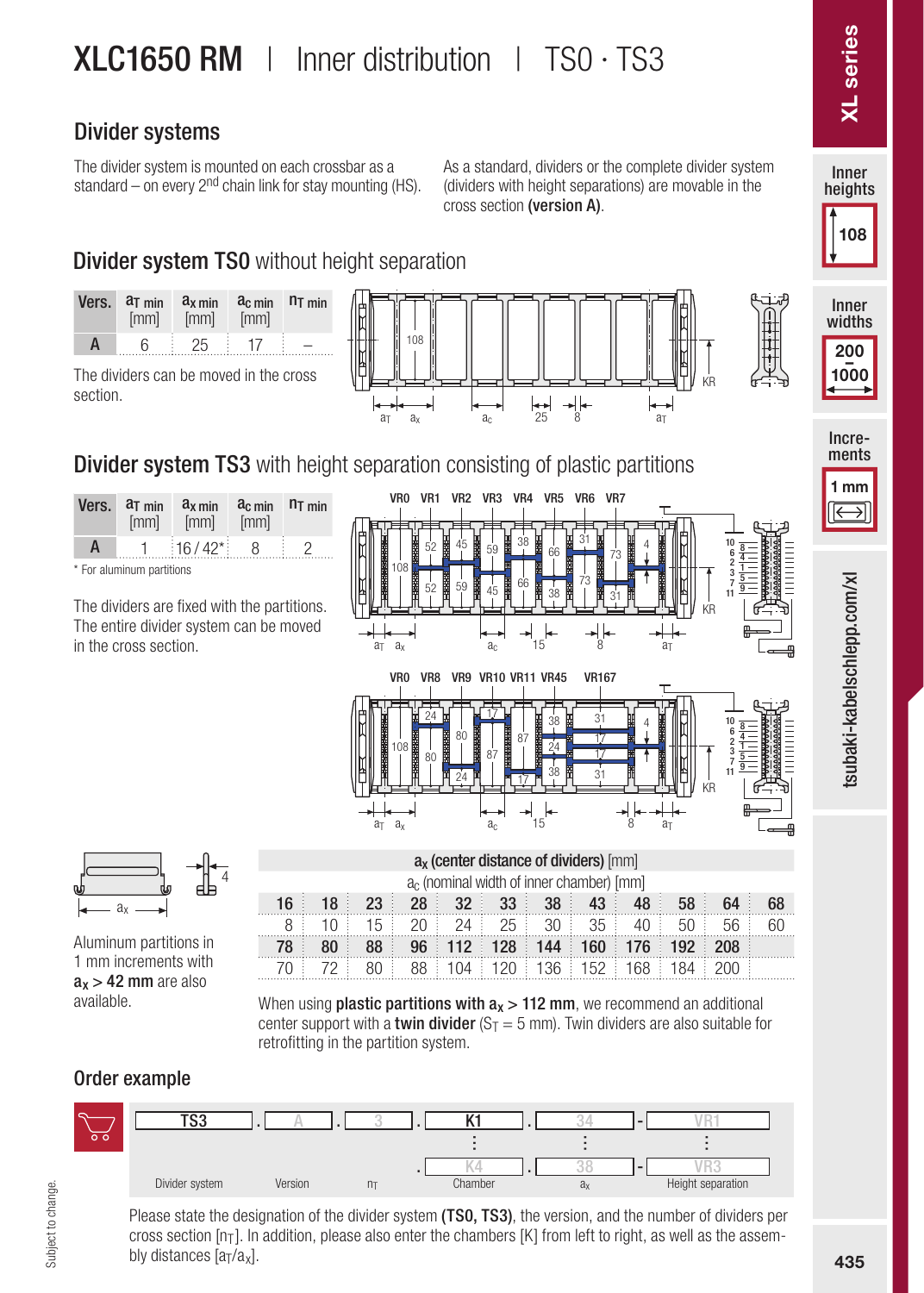## XL1650 | End connectors

#### End connectors – steel

End connectors made of steel. The connection variants on the fixed point and on the driver an be combined and changed later on, if necessary.



Technical support:

Technical support:

Design guidelines

p. 834.